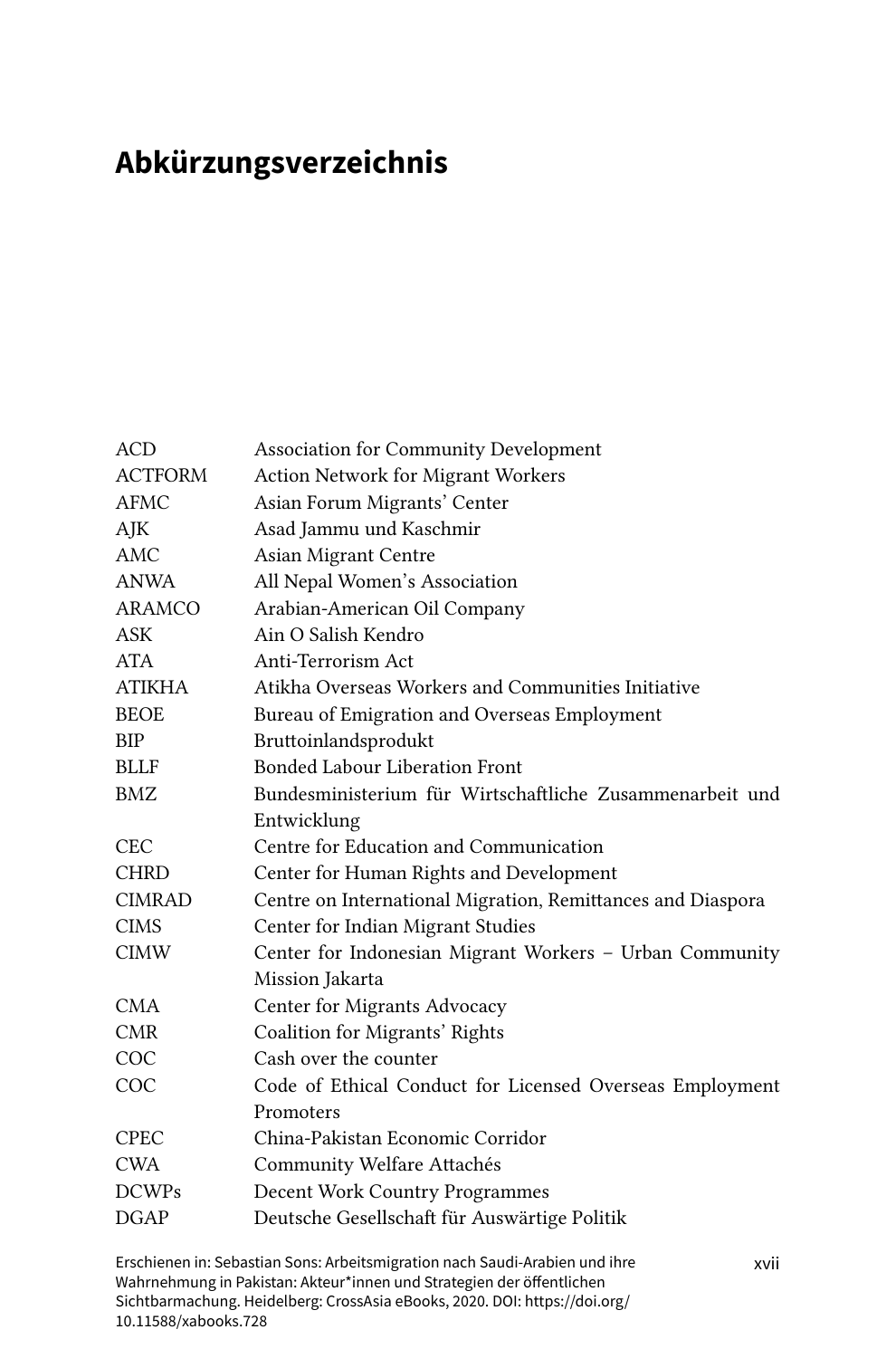| <b>DMG</b>      | Deutsche Morgenländische Gesellschaft                                      |
|-----------------|----------------------------------------------------------------------------|
| <b>EDA</b>      | Eidgenössisches Departement für auswärtige Angelegenheiten                 |
| FATA            | Federal Administered Tribal Area                                           |
| <b>FES</b>      | Friedrich-Ebert-Stiftung                                                   |
| <b>FIA</b>      | Federal Investigation Agency                                               |
| GCC             | <b>Gulf Cooperation Council</b>                                            |
| GID             | General Intelligence Directorate                                           |
| GIZ             | Gesellschaft für Internationale Zusammenarbeit                             |
| GKR             | Golfkooperationsrat                                                        |
| <b>GT</b>       | Grounded Theory                                                            |
| <b>HMISC</b>    | Hsinchu Migrants and Immigrants Services Center                            |
| <b>HOME</b>     | Humanitarian Organization for Migration Economics                          |
| <b>HRCP</b>     | Human Rights Commission of Pakistan                                        |
| <b>HRDF</b>     | Human Rights Development Foundation                                        |
| HWC             | Hope Workers' Center                                                       |
| <b>ICPR</b>     | International Covenant on Civil and Political Rights                       |
| <b>IIRO</b>     | Islamic International Relief Organisation                                  |
| ILO.            | International Labour Organization                                          |
| <b>IMWU</b>     | Indonesian Migrant Workers Union                                           |
| IOM             | International Organization of Migration                                    |
| <b>IsDB</b>     | Islamic Development Bank                                                   |
| ISI             | Inter-Services Intelligence                                                |
| <b>IVTS</b>     | Informal Value Transfer System                                             |
| <b>JCMK</b>     | Joint Committee with Migrants in Korea                                     |
| <b>JCPoA</b>    | Joint Comprehensive Plan of Action                                         |
| JPP             | Justice Project Pakistan                                                   |
| <b>KAKAMMPI</b> | Kapisanan ng mga Kamag-anakan ng mga Migranteng Mang-<br>gagawang Pilipino |
| KOPBUMI         | Consortium of Indonesian Migrant Workers Advocacy/Kons-                    |
|                 | sorsium Pembela Buruh Migran Indonesia                                     |
| KP              | Khyber Pakhtunwa                                                           |
| KSA             | Kingdom of Saudi Arabia                                                    |
| <b>LSCW</b>     | Legal Support for Women and Children                                       |
| <b>LSE</b>      | Lahore School of Economics                                                 |
| <b>LUMS</b>     | Lahore University of Management Sciences                                   |
| MFA             | Migrant Forum in Asia                                                      |
| MFI             | Migrant Forum India                                                        |
| <b>MOP</b>      | Ministry of Overseas Pakistanis                                            |
| <b>MRC</b>      | Migration Resource Center                                                  |
| <b>MRC</b>      | Migrants Rights Council                                                    |
| <b>MWL</b>      | Muslim World League                                                        |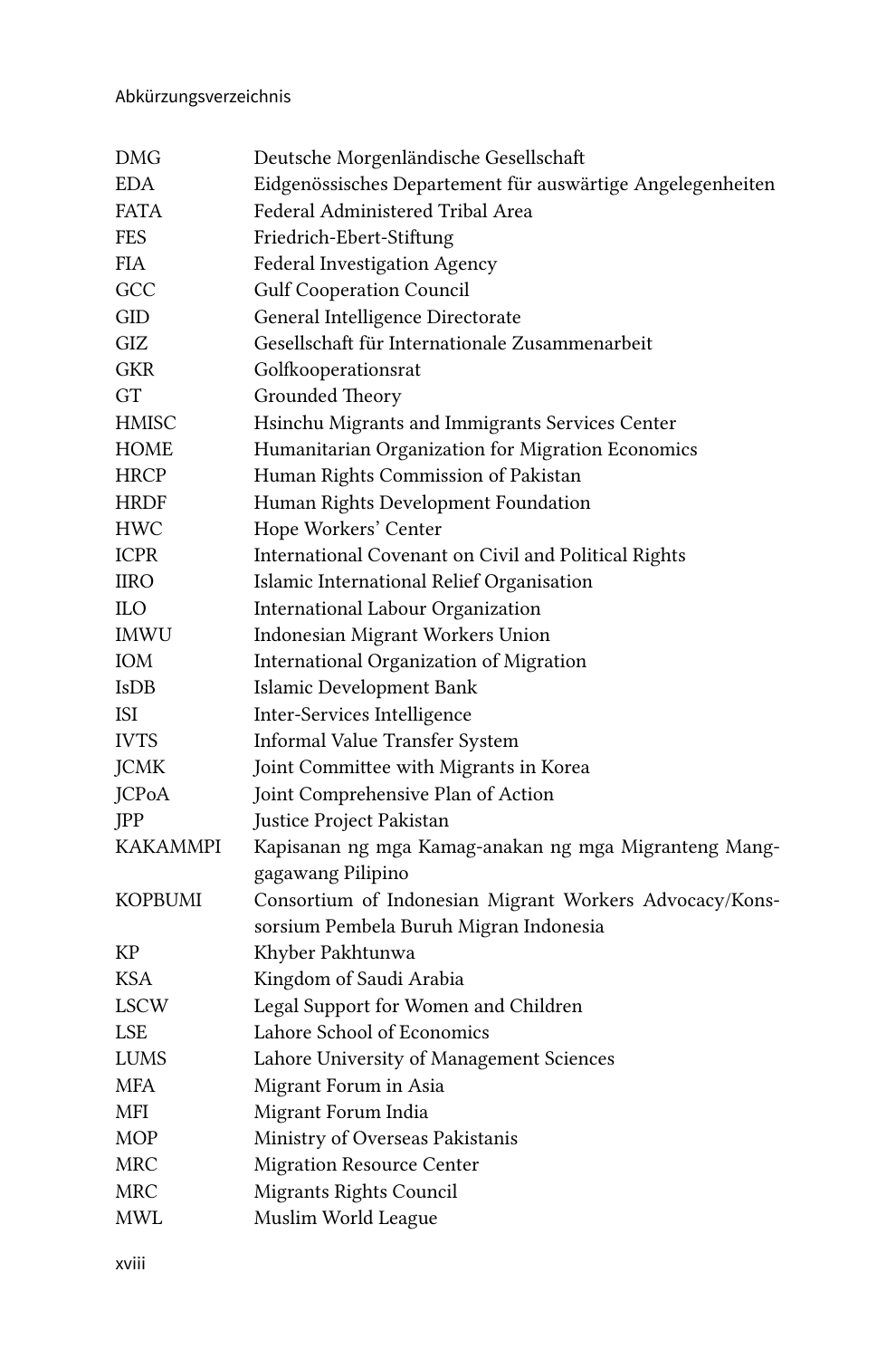| <b>MWRN</b>   | Migrant Workers Rights Network                              |
|---------------|-------------------------------------------------------------|
| <b>NAP</b>    | National Action Plan                                        |
| <b>NAVTEC</b> | National Vocational and Technical Education Commission      |
| <b>NCHR</b>   | National Commission on Human Rights                         |
| <b>NCL</b>    | National Centre for Labour                                  |
| <b>NPT</b>    | <b>National Press Trust</b>                                 |
| <b>NRO</b>    | Nichtregierungsorganisation                                 |
| NTB           | National Training Bureau                                    |
| <b>NVTTC</b>  | National Vocational & Technical Training Commission         |
| <b>NWFP</b>   | North-Western Frontier Province                             |
| <b>OEC</b>    | Overseas Employment Corporation                             |
| OEP           | Overseas Employment Promoters                               |
| OIC           | Organization of Islamic Conference                          |
| OMCT          | World Organisation Against Torture                          |
| <b>OP</b>     | Overseas Pakistani                                          |
| <b>OPF</b>    | Overseas Pakistanis Foundation                              |
| <b>PBC</b>    | Pakistan Broadcasting Corporation                           |
| <b>PEMRA</b>  | Pakistan Electronic Media Regulatory Authority              |
| <b>PIDE</b>   | Pakistan Institute of Development Economics                 |
| <b>PLO</b>    | Palästinensische Befreiungsorganisation                     |
| <b>PNCC</b>   | Pravasi Nepali Coordination Committee                       |
| POE           | Protectors of Emigrates                                     |
| <b>POEPA</b>  | Pakistan Overseas Employment Promoters Association          |
| <b>PPO</b>    | Press and Publications Ordinance                            |
| PPP           | Pakistan Peoples Party                                      |
| PRI           | Pakistan Remittances Initiative                             |
| PRWSWO        | Pakistan Rural Workers Social Welfare Organization          |
| PTA           | Prisoner Transfer Agreement                                 |
| <b>PTV</b>    | Pakistan Television                                         |
| PWF           | Pakistan Workers' Federation                                |
| RAMBO         | Regulatory Authority for Media Broadcast Organisations      |
| RC            | <b>Registration Center</b>                                  |
| RMMRU         | Refugee and Migratory Movements Research Unit               |
| ROAP          | Regional Office for Asia and the Pacific                    |
| ROAS          | Regional Office for Arab States                             |
| SALM          | Promoting the Effective Governance of Labour Migration from |
|               | South Asia through Actions on Labour Market Information,    |
|               | Protection during Recruitment and Employment, Skills and    |
|               | Development Impact                                          |
| SAMA          | Saudi Arabian Monetary Authority                            |
| <b>SAMM</b>   | South Asian Media for Migrants                              |